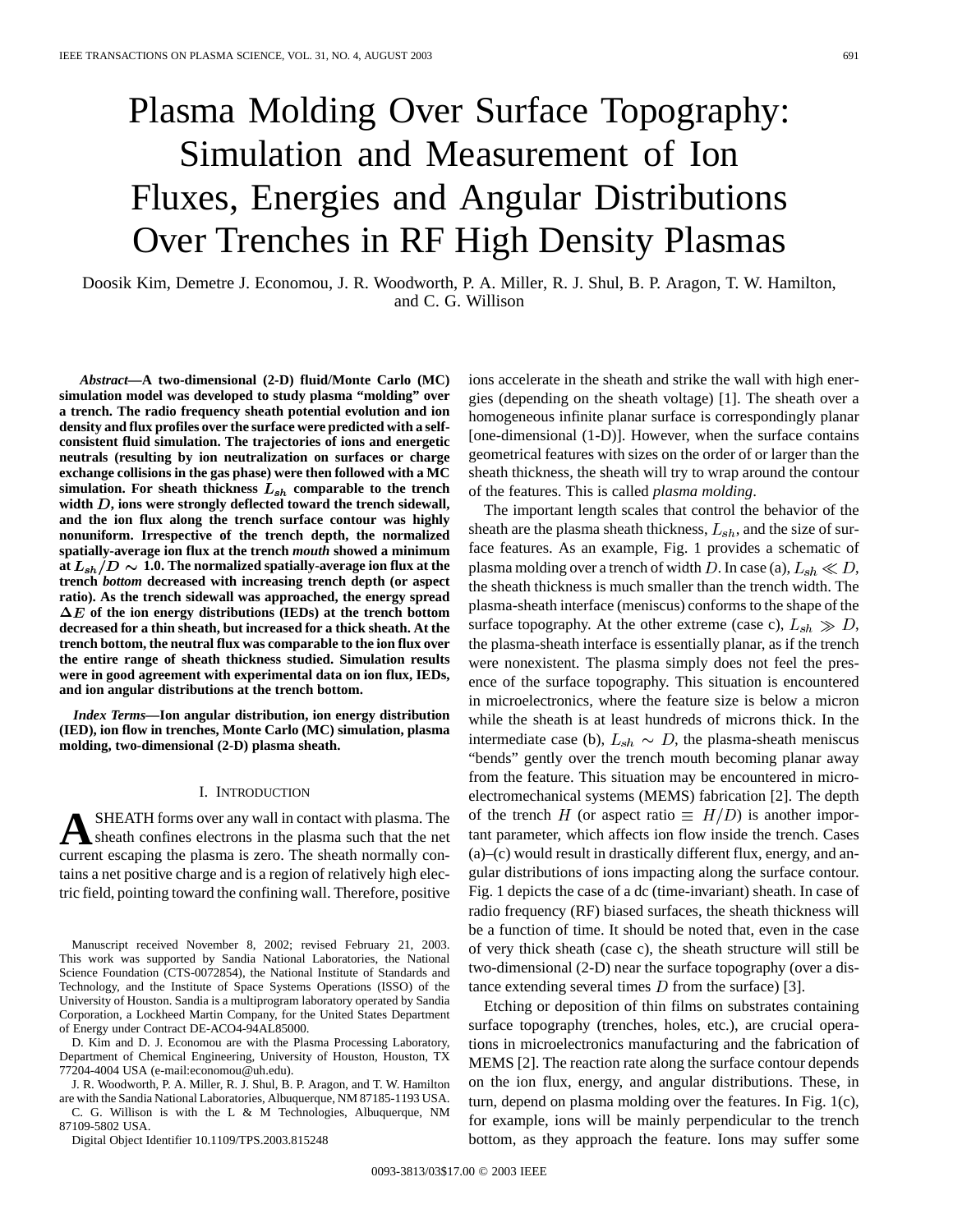

Fig. 1. Plasma molding over a trench. The width and depth of the trench are D and H, respectively. When the sheath thickness  $L_{sh}$  is much smaller than D [case (a)], the plasma-sheath interface conforms almost exactly to the surface topography. In the other extreme  $(L_{sh} \gg D)$ , the plasma-sheath interface is essentially planar. Case (b)  $(L_{sh} \sim D)$  is an intermediate situation between the two limiting cases.

decollimation near the feature mouth, however, which can lead to artifacts etched into the features [3], [4]. Such artifacts seem to depend on whether the surface is conductive or insulating, as well as plasma reactor operating conditions (pressure, bias frequency, etc.). In Fig. 1(b), however, ions may strike the trench bottom with substantial angles off normal [5], [6]. Besides MEMS fabrication, plasma molding finds application in ion extraction through grids (ion beams, plasma thrusters) [7], plasma immersion ion implantation [8], and neutral beam sources [9].

The literature on 1-D sheaths is extensive [10]–[20]. An array of issues have been addressed over the years including dc and RF potential distribution, the Bohm criterion, ion energy and angular distributions, and the joining of the sheath to the bulk plasma. In contrast, sheath formation and potential distribution over geometrical features have not been adequately addressed in the literature. A few authors presented 2-D numerical simulation of ion extraction relevant to plasma immersion ion implantation (PIII) [21]–[23]. Numerical results reported so far, although useful, are limited to PIII and are not applicable to 2-D RF biased sheaths of relatively low voltages (10–100s of V). Other authors [24], [25] have solved for the potential distribution in a matrix sheath (spatially uniform ion density) over 2-D topographical features neglecting ion motion. In these studies, the ion flux, ion energy distributions (IEDs), and ion angular



Fig. 2. Domain and boundary conditions used in the simulation. A 2-D trench is located in a conducting silicon substrate. Half of the domain (between two symmetry planes) was simulated. The plasma density  $n_0$  was specified at the upper boundary. The electric potential was specified at the upper boundary  $(\Phi_0)$ and on the silicon wall  $(\Phi_w)$ . Monte Carlo kinetic data were collected at the bottom of the trench.

distributions (IADs) along the surface contour were not determined.

In this paper, a 2-D fluid/Monte Carlo (MC) simulation is reported, in an effort to predict the ion flux, IEDs, and IADs along the surface of a 2-D trench, in contact with a RF high density Ar plasma. Energetic (fast) neutrals resulting by neutralization of ions on the wall or by charge exchange collisions in the gas were also studied. A description of the model and numerical procedures are presented in Section II. The experimental apparatus used to measure ion fluxes, IEDs and IADs is described in Section III. Simulation results and comparison with experimental measurements are discussed in Section IV. Conclusions are drawn in Section V.

#### II. SIMULATION

A schematic of the 2-D  $(x, y)$  system studied is shown in Fig. 2. Away from the trench the sheath is 1-D and the literature on 1-D sheaths can be applied. The goal is to study the ion flux, IEDs and IADs as a function of position along the contour of the 2-D trench. For this purpose, a combined fluid/MC simulation was employed. The fluid simulation provided the 2-D RF electric field profiles. These were used as input to the (decoupled) MC simulation to follow ion (and fast neutral) trajectories through the sheath and onto the wall.

## *A. Fluid Simulation*

An electropositive plasma with one species of positive ion and electrons was considered. The governing equations are the 2-D compressible fluid equations (species and momentum balance) for ions, coupled with Poisson's equation for the electric potential [1], [26]. The Boltzmann relation was used for the electron density, assuming that the pressure force is balanced by the local electric field force with a neglect of electron inertia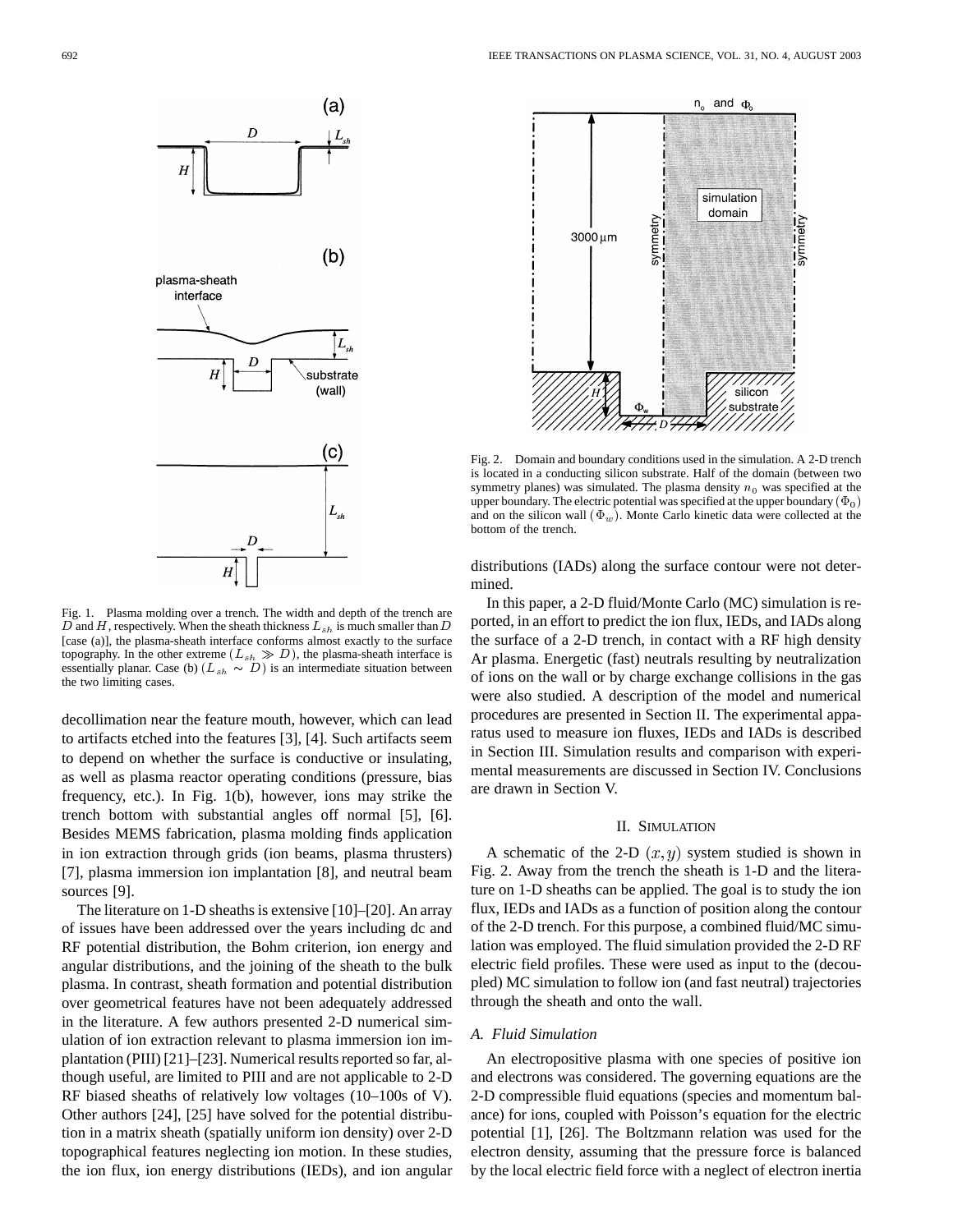TABLE I BASE VALUES OF PARAMETERS USED FOR SIMULATION

| Electron temperature, $T_e$                                  | 3.7 <sub>eV</sub>                   |  |
|--------------------------------------------------------------|-------------------------------------|--|
| Potential at top boundary, $\Phi_{\alpha}$                   | $33 + 17\sin(\omega_{\text{rf}})$ V |  |
| Potential at substrate, $\Phi_{w}$                           | $0 \text{ V}$ (grounded)            |  |
| Ion temperature (used for MC simulation)                     | 0.1 eV                              |  |
| Transverse ion temperature (used for MC)                     | 0.1 eV                              |  |
| Gas temperature                                              | 0.05 eV                             |  |
| Gas pressure                                                 | 5 mTorr                             |  |
| rf frequency, $f_{\text{rf}}$ (= $\omega_{\text{rf}}/2\pi$ ) | 13.56 MHz                           |  |

[1]. It was further assumed that the ion distribution function is a drifting Maxwellian. Isothermal equations of state were used for both electrons and ions. The background neutral gas pressure and temperature (hence, density) were taken to be constant throughout.

The ion mass and momentum balance equations read

$$
\frac{\partial n_i}{\partial t} + \nabla \circ (n_i \vec{u}) = 0 \tag{1}
$$

$$
\frac{\partial}{\partial t} (n_i \vec{u}) + \nabla \circ (n_i \vec{u} \vec{u}) = -\frac{en_i}{m_i} \nabla \Phi - \nu_m n_i \vec{u}
$$
 (2)

where  $n_i$ ,  $m_i$ , and  $\vec{u}$  are the ion density, ion mass, and ion–fluid velocity, respectively.  $\Phi$  is the electric potential and e is the elementary charge. Ions could suffer either elastic or charge exchange collisions with the background gas. Neither of these processes alters the ion density (no source or sink terms in the ion mass balance). However, these collisions affect the ion momentum as shown by the last term in (2), where  $\nu_m$ is the total collision frequency for momentum loss. Since a drifting Maxwellian is isotropic in the frame moving with the ion drift velocity, a viscous stress term was not included in the momentum equation [26]. The ion pressure force was ignored because the ion temperature is much lower than the electron temperature (cold ions). However, ion thermal effects were accounted for in the MC simulations (see Section II-B).

Poisson's equation with the Boltzmann relation for electrons reads

$$
\nabla^2 \Phi = -\frac{e}{\varepsilon_o} \left( n_i - n_o \exp\left(\frac{\Phi - \Phi_o}{T_e}\right) \right) \tag{3}
$$

where  $\varepsilon_o$  is the permitivity of free space,  $T_e$  is the electron temperature (in V), and  $\Phi_o$  and  $n_o$  are the values for electric potential and ion density, respectively, at the upper boundary (see Fig. 2). Parameter values are shown in Table I.

Fig. 2 also shows the computational domain and boundary conditions employed in this work. A highly conductive (equipotential) silicon (Si) substrate was located at the bottom of the domain. The electric potential was specified at the upper boundary  $(\Phi_o)$  and on the equipotential (assumed grounded) substrate  $(\Phi_w)$ . A symmetry condition  $(\nabla_n \Phi = 0)$  was applied at the side boundaries. The domain height (3000  $\mu$ m in Fig. 2), was always much thicker than the sheath thickness (Table II). Hence, the quasi-neutrality condition ( $n_i = n_e = n_o$ ) was applied at

| TABLE II                                                            |
|---------------------------------------------------------------------|
| SELECTED SIMULATION CASES FOR $500-\mu$ m-WIDE AND $500-\mu$ m-DEEP |
| TRENCHES. ONLY THE ION DENSITY AT THE UPPER BOUNDARY (FIG. 2)       |
| WAS VARIED. WHILE OTHER SIMULATION PARAMETERS WERE FIXED            |
| AS SHOWN IN TABLE I. THE RESULTING SHEATH THICKNESS AND             |
| ITS RATIO TO THE TRENCH WIDTH ARE ALSO SHOWN                        |
|                                                                     |

|      | plasma density     | time-average                  | sheath thickness/ |
|------|--------------------|-------------------------------|-------------------|
| case | at top boundary    | sheath thickness <sup>*</sup> | trench width      |
|      | $n_o(m^3)$         | $L_{sh}$ (µm)                 | $L_{sh}/D$        |
| (a)  | $1 \times 10^{18}$ | 108                           | 0.216             |
| (b)  | $5 \times 10^{16}$ | 468                           | 0.936             |
| (c)  | $6 \times 10^{15}$ | 1281                          | 2.562             |

The sheath edge was defined as the position where the relative net charge, (c)  $6 \times 10^{19}$  1281 2.562<br>
\* The sheath edge was defined as the position where the relative net charge,<br>  $(n_i - n_e)/n_i$  was equal to 0.01, with the densities determined by the fluid simulation. The time-average sheath thickness was calculated far away from the trench, where the sheath was 1-D.

the upper boundary. The RF plasma sheath evolved *self-consistently* in accordance with the specified plasma parameters  $(n<sub>o</sub>)$ and  $T_e$ ; effectively the local Debye length), and the boundary potentials (essentially the sheath potential).

The ion continuity equations [(1) and (2)] were discretized in space using a flux corrected transport finite-difference scheme [27], [28]. The time step was chosen so that the Couran– Friederichs–Levy condition was satisfied. In this study, the Courant number was set to be less than 0.3 [29]. The time step was also set less than 1/200 of the RF cycle time (74 ns). At the end of each time step, Poisson's equation(3) was solved iteratively by a Newton-Raphson method combined with a conjugate gradient scheme to update the electric potential. The successive over-relaxation method with Chebychev acceleration was used to invert the Jacobian matrix [30]. Marching in time was continued until a periodic steady-state was reached. This normally required 100s of RF cycles.

## *B. MC Simulation*

If ion flow is collisionless, the ion energy and angular distribution functions at the substrate can, in principle, be calculated knowing the electric field profiles and the (input) ion distributions at the upper boundary. When ions suffer collisions, however, MC simulation is necessary to calculate the ion distributions at the substrate. The MC simulation procedure has been described in detail before [5], and only a brief summary will be given here. For the flight between collisions (free flight) the equations of motion were integrated using a fourth-order Runge–Kutta method using the electric field profiles obtained by the fluid simulation. Ions with the appropriate energy and angular distributions [5] were launched near the sheath edge. The launching location was a horizontal plane in the presheath region. Ions were evenly distributed along the launching plane as well as in RF phase (0 to  $2\pi$ ). The position of the launching plane did not influence the results significantly, provided that the launching plane was far enough from the sheath edge.

During their transit through the sheath, ions can experience elastic scattering or charge-exchange collisions with the background gas. The null collision method was employed [31], with a constant total cross section, to evaluate the free flight distance between collision events. At the end of each free flight, the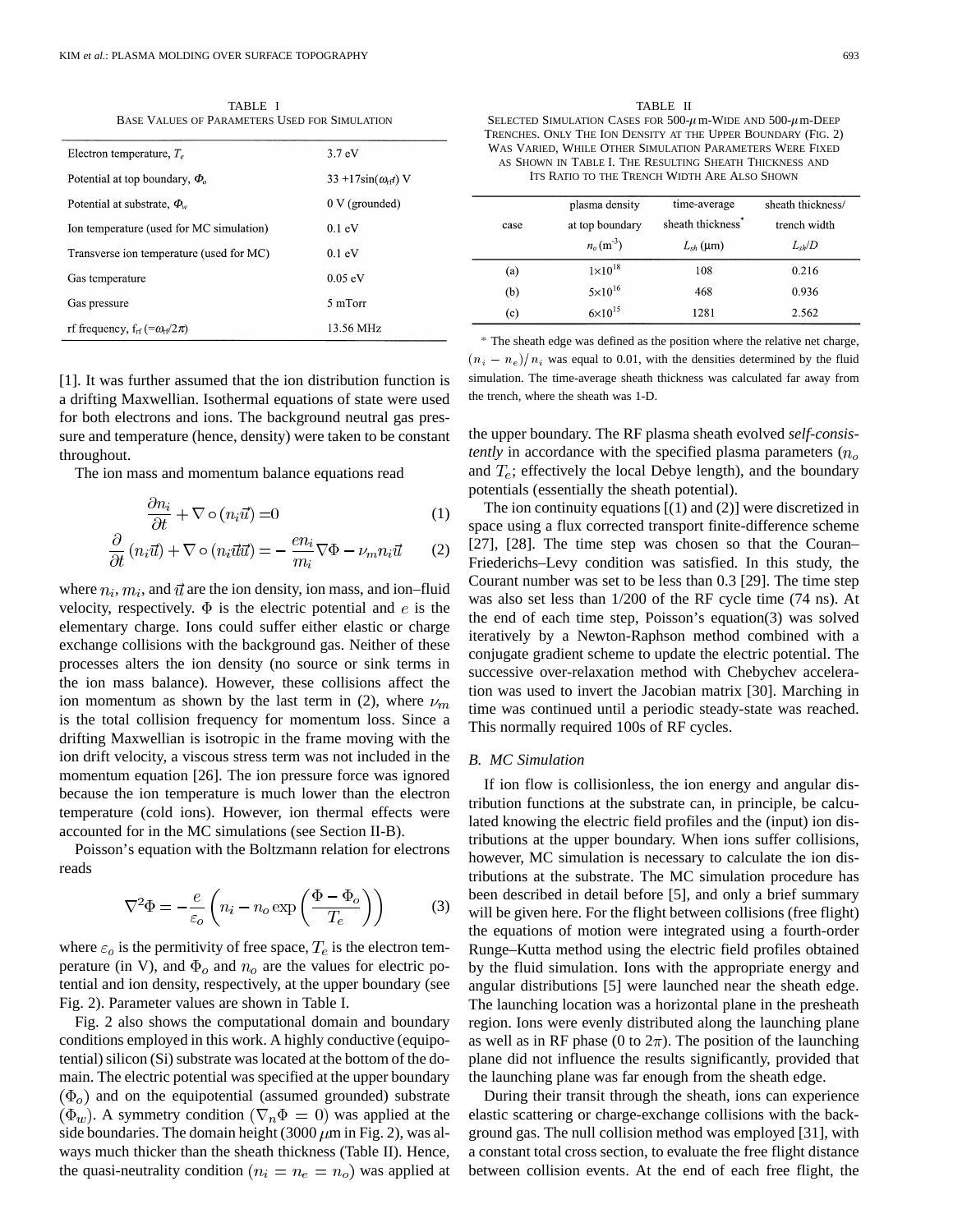type of collision was determined according to the probability for each collision event: elastic scattering, charge-exchange, and null collision. Collision cross sections were obtained from [1, p. 78]. Elastic scattering was treated as a hard sphere collision. For charge-exchange collisions, the fast ion and slow neutral switched identity (i.e., became fast neutral and slow ion, respectively) without changing their precollision velocity vector (resonant process). Both the fast neutral and slow ion were followed after the collision. Energetic neutrals could also suffer elastic scattering. Energetic particle (ions or fast neutrals) scattering on the Si surface is quite complicated [32]. Incidence angle, energy, and surface condition (roughness, contamination) all play a role. Several experimental and/or computational studies [33]–[36] have been reported on the impact of energetic  $1 < \varepsilon_i < 1$  keV) ions on surfaces. The employed model

for surface scattering is the simplest possible, consistent with current knowledge. When impacting ions lose most of their energy through a series of collisions with surface atoms, ions can be trapped in the surface. Trapped ions were not followed in the simulation. The probability for surface trapping was treated as a linear function of incidence angle, without energy dependency [35]. In case of reflection, the degree of ion neutralization was assumed to be 100% [1, p. 280] with specular reflection. To calculate the energy transfer, a binary collision model with two half-scatterings was employed [35]. This model assumes that the incident particle experiences two consecutive binary collisions with surface atoms, before being released from the surface. The scattering angle was assumed to be the same for both collisions. MC kinetic data for ions and fast neutrals were collected and recorded at the bottom of the trench.

## III. EXPERIMENTAL APPARATUS

The experimental data presented in this work was taken in a Gaseous Electronics Conference (GEC) reference cell [37] that had been modified to allow production of inductively-driven discharges [38]. Fig. 3 shows a schematic of the Cell, which has been extensively described previously [39]. A five-turn spiral RF-induction coil above the fused silica window on top of the cell was driven at a frequency of 13.56 MHz to excite the plasma. A 15-cm-diameter chuck at the bottom of the discharge was almost entirely covered with a heavily doped  $(0.005 \Omega$ -cm) single-crystal Si wafer or wafer sections. A small segment of wafer containing a 1-mm-wide, 1-cm-long trench etched completely through the 540-micron-thick wafer was glued to a removable section of the chuck with conductive epoxy. A pinhole located in the bottom of this trench acted as the sampling aperture for these experiments, allowing ions that reached the bottom of the wafer to enter a separate vacuum system containing the ion analyzer. The  $6\text{-}\mu\text{m}$ -diameter pinholes were in nickel foils estimated by the manufacturer to be 2–3  $\mu$ m thick. The pinhole was moved relative to the trench wall by gluing different 1-mm-wide trenches down at different positions relative to nominally identical pinholes. In all cases, the pinhole remained centered over the analyzer.

When the chuck was RF biased at 13.56 MHz, it was phaselocked to the induction coil. A double Langmuir probe was used to measure the plasma density and electron temperature [40]–[42]. The RF component of the plasma potential was mea-



Fig. 3. Schematic of inductively coupled GEC Reference Cell with RF-biased wafer chuck. The ion analyzer looks through a  $6-\mu$ m-diameter pinhole in the chuck to view the ions impacting the wafer.



Fig. 4. Schematic of three-screen gridded ion analyzer. The grid nearest the pinhole was tied to local ground—the wall of the RF-biased chuck—to create a field-free drift region between the pinhole and the first screen. A front view of the 55 collector elements in the detector is also shown. The bundle of collector elements was 2.5 cm in diameter.

sured with a cylindrical capacitive voltage probe inside a glass pipe that was immersed in the plasma. The RF component of the voltage on the wafer chuck was measured with a Kapton-insulated capacitive probe held against the bottom of the chuck.

Fig. 4 shows a schematic of the gridded ion energy and angle analyzer probe used in this work. Probes of this type have been described in detail previously [39], [43]. Due to their hemispherical layout, these analyzers can measure ion fluxes, ion energies, and ion angular distributions. This particular analyzer dif-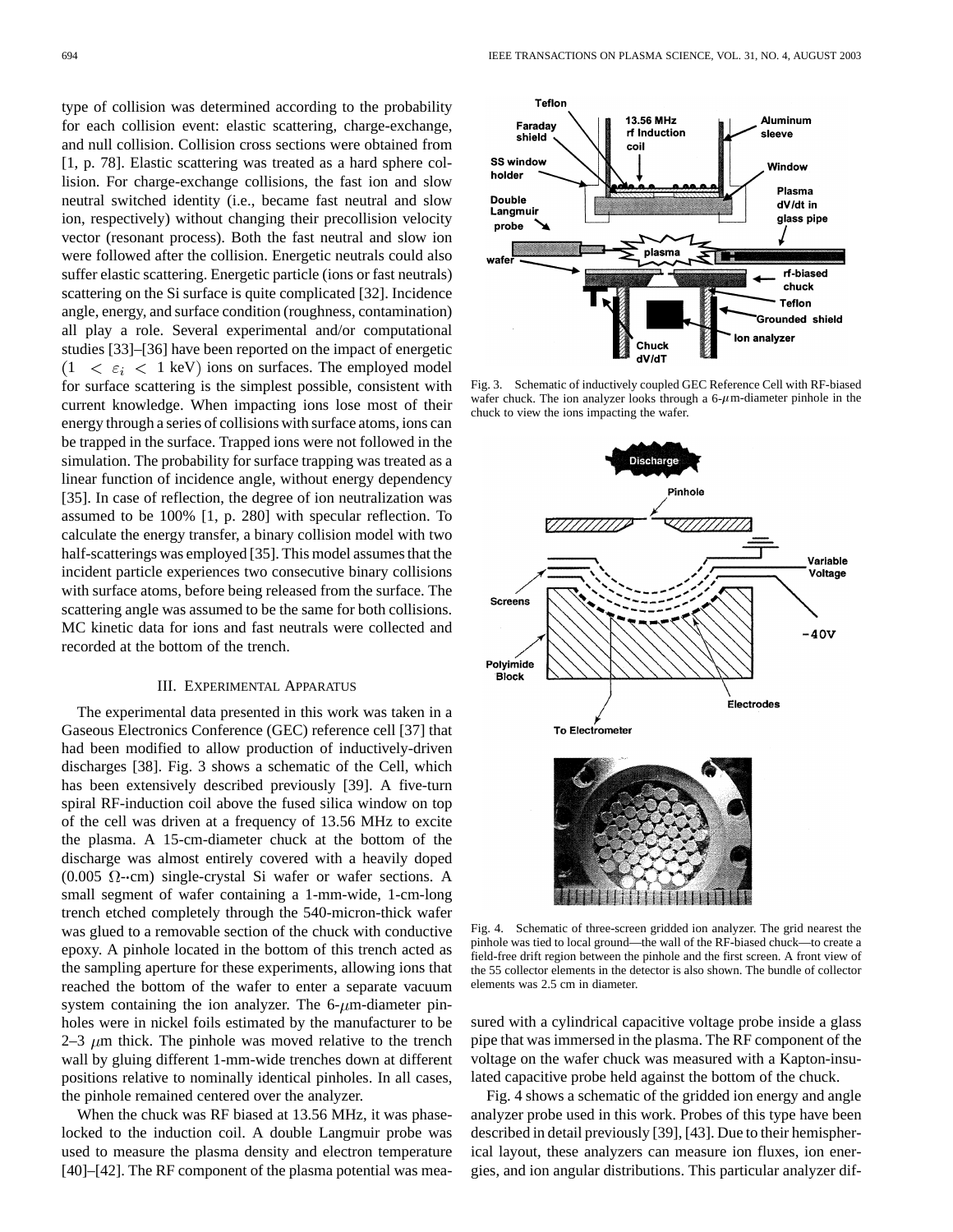fered from previous analyzers by having 55 current collector pins stacked in a hexagonal close-packed array also shown in Fig. 4. Thirty two of the collector pins, located either near the middle of the analyzer or on the side of the analyzer we expected the beam to be deflected toward, were monitored independently. The sum of the currents on the remaining 23 pins was also monitored to verify the way which ion trajectories were deflected.

Control voltages on the two screens and collector currents were passed through a 35-pin vacuum feedthrough to the inside of a copper box that floated at the RF and dc chuck potentials. This copper box contained power supplies for the control voltages as well as a low-current switching array that connected one collector pin at a time to a picoammeter. All these instruments were floating at the chuck potential, and they were powered by a battery. Signals were conveyed to and from a grounded laboratory computer via a fiber optic link. The electrically-floating copper box was surrounded by (but was electrically isolated from) a grounded copper box to protect the computer and the experimenters.

## IV. RESULTS AND DISCUSSION

The main parameters varied in the simulation were the plasma density at the upper boundary (Fig. 2) of the computational domain,  $n_o$  (3 × 10<sup>15</sup> to 2.5 × 10<sup>18</sup> m<sup>-3</sup>) and the width of the trench,  $D(300, 500, and 1000 \mu m)$ . The depth of the trench was either 500 or 540  $\mu$ m; the latter was used for comparison with experiments. Other parameters were set at the base values shown in Table I. Three cases of  $n<sub>o</sub>$  and the resulting sheath thickness are shown in Table II. When the electron temperature and sheath potential are fixed, the sheath thickness scales approximately as  $L_{sh} \sim n_o^{-1/2}$ . The ratio  $L_{sh}/D$  ranged from 0.152 up to 3.64.

## *A. Electric Potential and Field Profiles*

Fig. 5 displays electric potential profiles for a 500- $\mu$ m-wide and 500- $\mu$ m-deep trench, for three different  $L_{sh}/D$  ratios. Cases (a)–(c) of Fig. 5 correspond to  $(a)$ –(c) of Table II, respectively. The time-average sheath thickness was calculated on the wall far away from the trench (1-D sheath), under otherwise identical conditions. The sheath thickness is smaller than, comparable to, and larger than the trench width for cases (a), (b), and (c), respectively. As a result, plasma molds along the surface topography of the trench, especially for case (a). In all cases, the sheath is locally thicker over the trench mouth and becomes thinner and planar away from the trench. As the ratio  $L_{sh}/D$  decreases [from (c)–(a)], the sheath becomes more conformal to the surface topography.

Figs. 6 and 7 show the resulting electric field vector and electric field strength profiles, respectively. Fig. 7 also shows sample ion streamlines. The electric field becomes significant within the sheath and increases toward the wall. Away from the trench, the electric field is vertical (1-D) and the field strength depends on the sheath potential (difference of potential between plasma and wall) and thickness. Near the trench, however, the electric field becomes 2-D due to plasma molding. The maximum of the electric field is seen at the corner of the mouth of the trench. Since ions gain most of their kinetic energy in the sheath, the ion flux, IEDs, and IADs along the trench surface contour depend on the deformed electric field. For a small sheath thick-



Fig. 5. Electric potential contours around a 500- $\mu$ m-wide and 500- $\mu$ m-deep trench at  $\tau_{RF}$  = 0. (a)  $L_{sh}$  = 108  $\mu$ m ( $L_{sh}/D$  = 0.216), (b)  $L_{sh}$  = 468  $\mu$ m (L<sub>sh</sub>/D = 0.936), and (c) L<sub>sh</sub> = 1281  $\mu$ m (L<sub>sh</sub>/D = 2.562). Cases (a)–(c) correspond to (a)–(c), respectively, of Table II.  $L_{sh}$  is the time-average sheath thickness calculated far away from the trench, where the sheath was 1-D.

ness (Fig. 7(a),  $L_{sh}/D = 0.216$ ), the ion streamlines are drastically deformed inside the sheath, and a significant portion of ions strike the sidewall of the trench with a large impact angle (with respect to the  $y$  axis). When the sheath thickness is larger than the width of the trench (Fig. 7(c),  $L_{sh}/D = 2.562$ ), plasma molding is weaker and a smaller portion of the sheath is deformed by the presence of surface topography. In this case, ions spend a significant amount of their sheath transit time in a region of vertical electric field. Due to their vertical momentum, ions are not affected as strongly by the horizontal electric field near and inside the trench. Consequently, the impact angle (with respect to the  $y$  axis) and the flux of ions at the sidewall both decrease with increasing  $L_{sh}/D$ .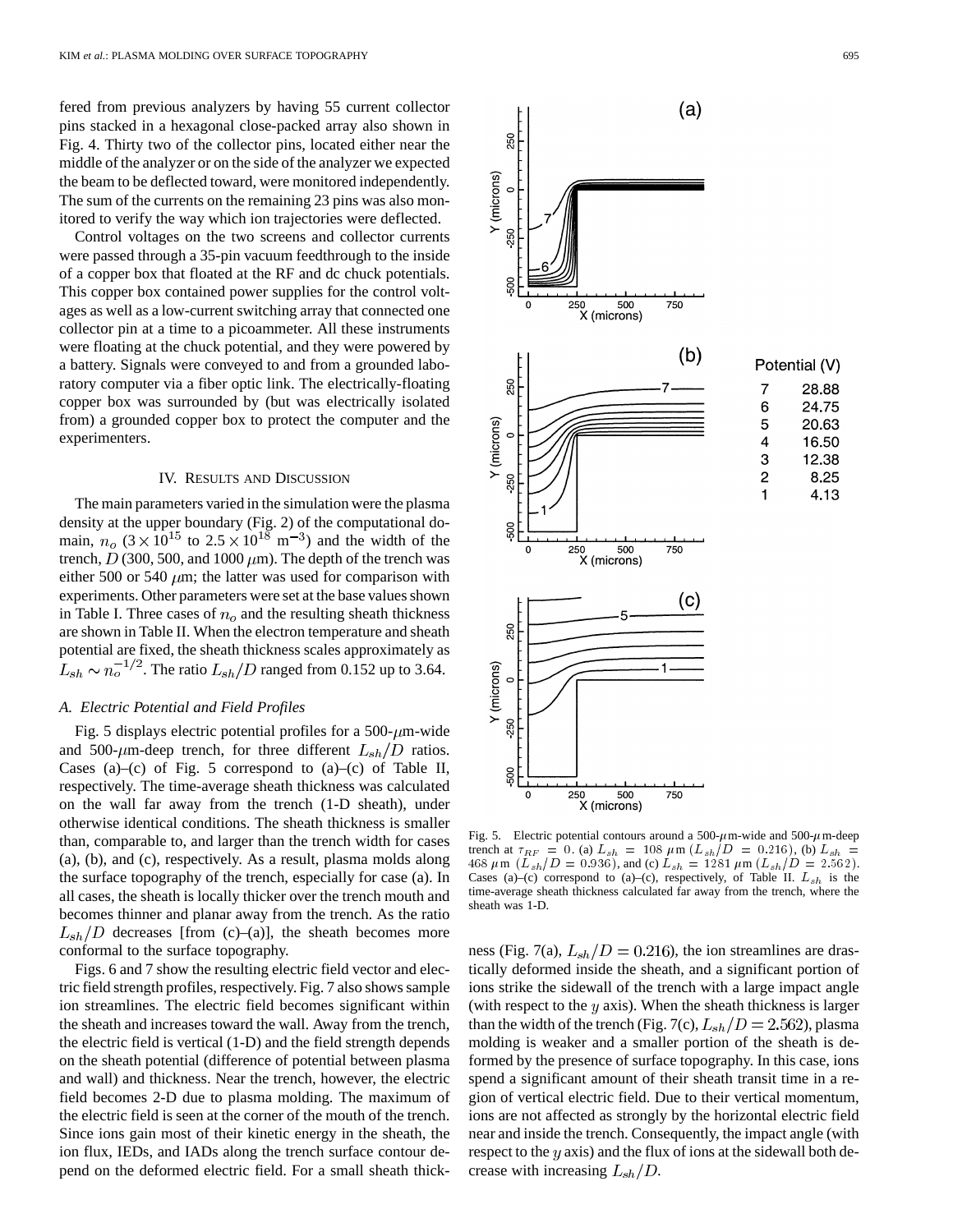

Fig. 6. Electric field vector plots for the conditions of Fig. 5: (a)  $L_{sh}$  = 108  $\mu$ m ( $L_{sh}/D = 0.216$ ), (b)  $L_{sh} = 468 \mu$ m ( $L_{sh}/D = 0.936$ ), (c)  $L_{sh} = 1281 \mu \text{m} (L_{sh}/D = 2.562).$ 

## *B. Distribution of Ion Flux*

Fig. 8 shows the time-average ion flux along the surface contour of the trench, starting from the center of the trench bottom (point O, see inset figure). The ion flux was normalized by the value of the ion flux on the flat horizontal surface away from the trench. Since only the normal component of the flux is shown  $(n_i v)$  for horizontal surfaces and  $n_i u$  for vertical surfaces), the flux is discontinuous at the two corners (points P and Q). Again, cases  $(a)$ – $(c)$  of Fig. 8, correspond to  $(a)$ – $(c)$ , respectively, of Table II. For small values of  $L_{sh}/D$  (case a), the flux increases drastically along the horizontal surface from its undisturbed value, to a maximum at point Q. Along the sidewall QP, the ion flux shows a local maximum near (but not at) the upper corner Q, due to the inertia of incoming ions. As the ratio  $L_{sh}/D$  increases, the vertical inertia of oncoming ions becomes more significant. Thus, the maximum of ion flux on surfaces RQ and QP becomes less pronounced. Also, the location of the maximum shifts away from the corner point Q. The flux along the bottom of the trench shows a maximum at the center



Fig. 7. Electric field strength contours and ion streamlines for the conditions of Fig. 5. The electric field strength  $(E_x^2 + E_y^2)^{1/2}$  was normalized by its maximum value  $(E_{\text{max}})$ . (a)  $E_{\text{max}} = 11.45 \times 10^5$  V/m, (b)  $E_{\text{max}} =$  $4.265 \times 10^5$  V/m, and (c)  $E_{\text{max}} = 1.595 \times 10^5$  V/m. Contour level 5 = 0.625, level  $4 = 0.5$ , level  $3 = 0.375$ , level  $2 = 0.25$ , level  $1 = 0.125$ .



Fig. 8. Time-average ion flux as a function of contour length along the surface of the trench under the conditions of Fig. 5. The flux was normalized by its undisturbed value far away from the trench, where the sheath was 1-D: (a)  $2.14 \times 10^{21}$  m<sup>-2</sup>s<sup>-1</sup>, (b)  $1.1 \times 10^{20}$  m<sup>-2</sup>s<sup>-1</sup>, and (c)  $1.43 \times 10^{19}$  m<sup>-2</sup>s<sup>-1</sup>. The flux normal to surface is shown, i.e.,  $n_i v$  for horizontal surfaces (OP and QR) and  $n_i u$  for sidewall (PQ), where  $n_i$  is the ion density and  $u$  and  $v$  are the horizontal and vertical components of the ion fluid velocity, respectively. The contour length s was measured from point O (center of the trench bottom) along the surface as displayed by the thick arrow of the insert.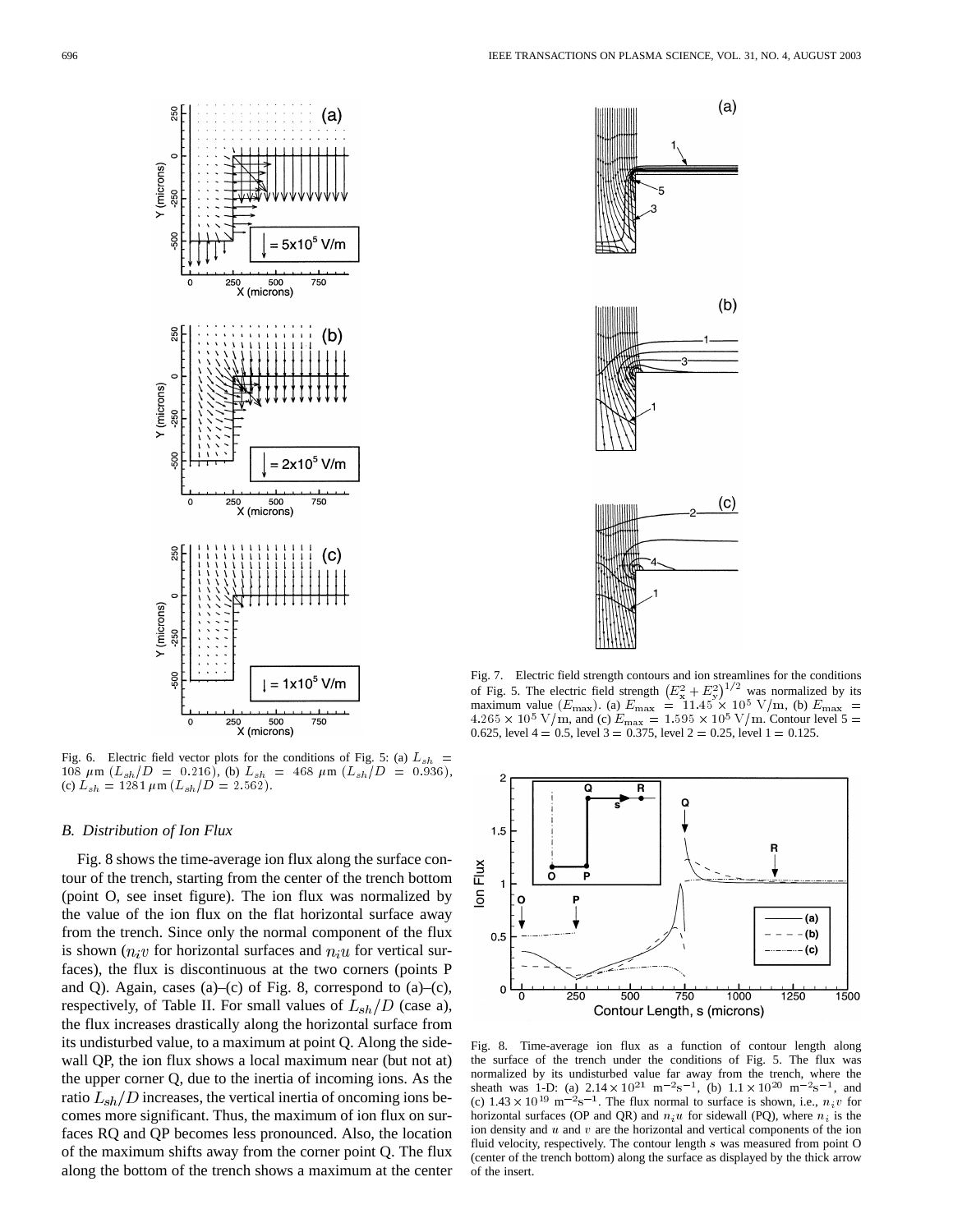

Fig. 9. Time-and-space-average ion flux at the mouth of 500  $\mu$ m-deep trenches as a function of  $L_{sh}/D$ . The flux was normalized by its undisturbed value far away from the trench, where the sheath was 1-D.

(point O) for case (a) and monotonically decreases toward the corner (point P). The flux is relatively uniform for the thicker sheath cases (b) and (c).

Ions passing beyond the mouth of a trench will strike either the bottom or the sidewall of the trench. Due to the diverging flow of ions, the average flux at the mouth of the trench may be less than the undisturbed value (i.e., the flux on a flat wall). The average (both time and space) ion flux at the *mouth* of a trench as a function of the ratio  $L_{sh}/D$  is displayed in Fig. 9. The flux was again normalized by its undisturbed value, calculated under otherwise identical conditions. Three 500- $\mu$ m-deep trenches with different widths (300, 500, and 1000  $\mu$ m) were simulated. The aspect ratio, depth/width  $(=H/D)$ , of the trenches was 1.67, 1.0, and 0.5, respectively. Irrespective of the aspect ratio, the average ion flux at the trench *mouth* depends only on the ratio  $L_{sh}/D$ . The flux shows a minimum of 0.83 at  $L_{sh}/D \sim 1.0$ . For very large  $L_{sh}/D$ [see also Fig. 1(c)], the ion flow is mainly vertical, and it is hardly affected by the presence of the trench. In this case, the flux at the mouth should approach the undisturbed value (i.e., a normalized flux of 1.0). As  $L_{sh}/D$  decreases, the horizontal electric field becomes strong enough to induce significant ion divergence, reducing the flux at the mouth. At the other extreme of very small  $L_{sh}/D$  [see also Fig. 1(a)], however, the flux increases again because the sheath clings close to the surface and, thus, occupies a very small fraction of the mouth area of the trench.

Fig. 10 shows the average (time and space) ion flux at the trench *bottom* versus  $L_{sh}/D$  (with the trench width as a parameter) under the same conditions as in Fig. 9. For a given trench width, the behavior of ion flux versus  $L_{sh}/D$  is similar to that of Fig. 9. However, the flux at the bottom strongly depends on the width (aspect ratio) of the trench. As the aspect ratio increases, fewer ions arrive at the bottom due to the diverging flow of ions inside the trench. The flux at the bottom shows a minimum at lower values  $(\sim 0.5)$  of  $L_{sh}/D$  compared to the flux at the mouth. This is because the divergence of ion flow is further enhanced by the horizontal electric field *inside* the trench (see Fig. 6).

## *C. Ion Energy and Angular Distributions Along the Trench Bottom*

The energy distributions of ions impinging on the bottom of the trench are shown in Fig.  $11(a)$ –(c), which correspond to



Fig. 10. Time-and-space-average ion flux at the bottom of 500  $\mu$ m-deep trenches versus $L_{sh}/D$ . The flux was normalized by its undisturbed value far away from the trench, where the sheath was 1-D.



Fig. 11. Ion energy distributions at three locations of the trench bottom. Cases  $(a)$ –(c) correspond to  $(a)$ –(c) of Fig. 5.

cases (a)–(c), respectively, of Fig. 5 (and Table II). The IEDs were calculated using the MC simulation with the RF electric field profiles found by the fluid simulation as input (the elec-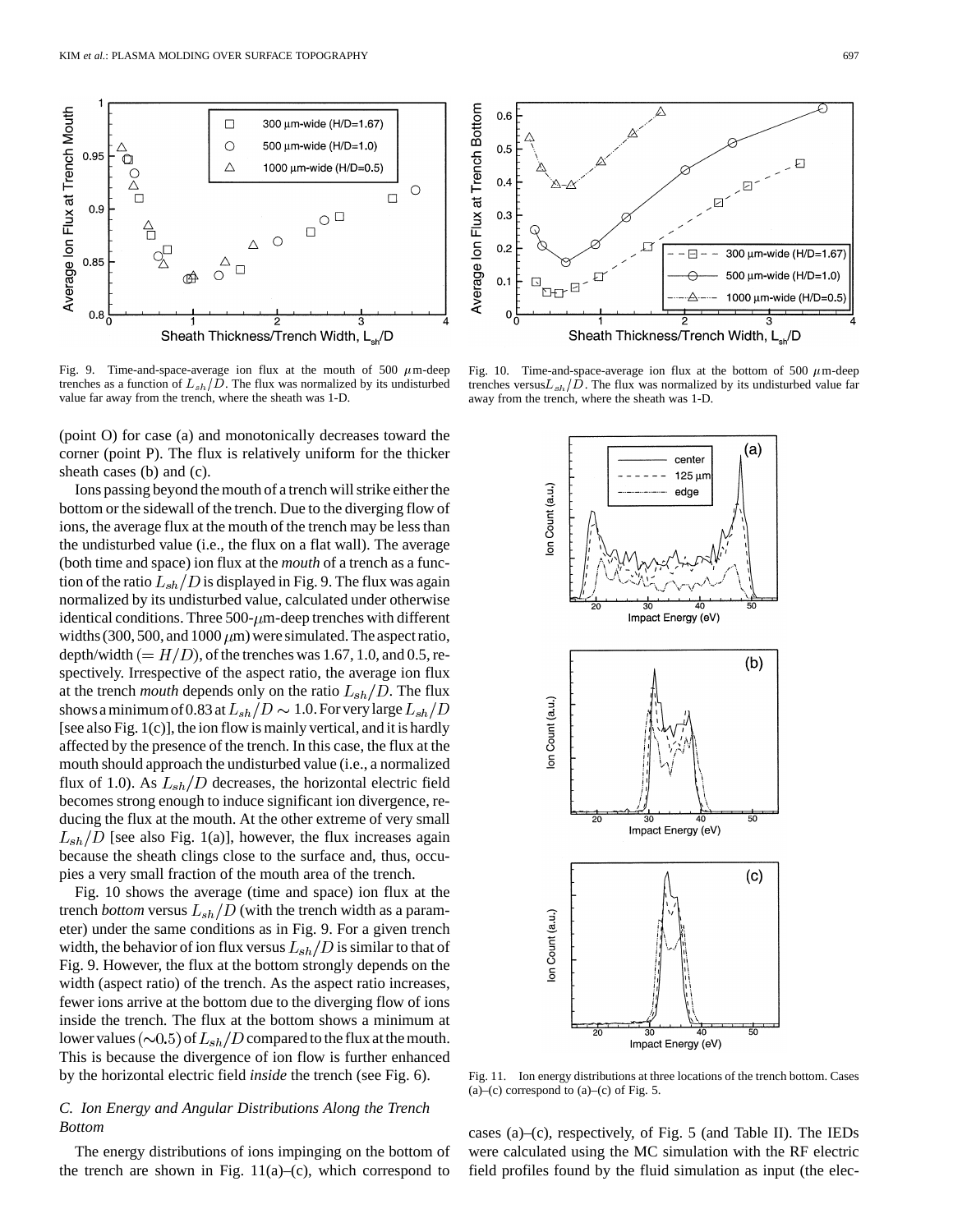tric field profiles at  $\tau_{RF} = 0$  are shown in Fig. 6). Fig. 11 depicts IEDs at three locations of the bottom surface: center (point O of Fig. 8), edge (point P), and 125  $\mu$ m (midpoint between point O and P). The shape of the IEDs depends on a ratio of the ion transit time in the sheath  $(\tau_{\text{ion}})$  to the RF period of the sheath potential  $(\sim 1/\omega_{RF})$  [11]. When  $\tau_{\text{ion}}\omega_{RF} \ll 1$ , ions cross the sheath in a small fraction of the RF period, and experience the instantaneous potential drop of the sheath, thus having a double peaked energy distribution. The energy spread,  $\Delta E$ , can be as large as the peak-to-peak RF sheath potential [17]. When  $\tau_{\rm ion} \omega_{RF} \gg 1$ , ions spend long enough time inside the sheath to be accelerated by the time-average sheath potential. In this case, the resulting IEDs are single peaked. For a thinner sheath [Fig. 11(a)], the ion transit time is shorter, and ions have typical bicornuate (double peaked) IEDs with larger  $\Delta E (\sim 30 \text{ eV})$ . As the sheath thickens and  $\tau_{ion}$  increases, the IEDs narrow (case b,  $\Delta E \sim 7$  eV) and eventually, become nearly single peaked (case c). Interestingly, for small  $L_{sh}/D$  (case a),  $\Delta E$  decreases as one goes from the center to the edge at the bottom of the trench. For small  $L_{sh}/D$ , the sheath is slightly thicker near the edge (compared to the center), resulting in a bit larger  $\tau_{\text{ion}} \omega_{RF}$ , and thus smaller  $\Delta E$ . In contrast,  $\Delta E$  *increases* as one goes from the center to the edge in cases (b) and (c). In these cases of thicker sheath, variations of sheath thickness are not as important along the bottom of the trench. However, ions that finally land near the bottom edge are likely to have experienced a larger modulation of the electric field, leading to larger  $\Delta E$ .

The corresponding ion angular distributions are shown in Fig.  $12(a)$ –(c). At the center of the bottom of the trench (solid lines), the IADs are nearly Gaussian, with a spread of several degrees off normal. As the edge is approached, however, ions sample an electric field with a progressively stronger horizontal component, thus having larger impact angles. The divergence of ion flow is less pronounced as the sheath becomes thicker [cases (b) and (c)], resulting in smaller impact angles at the off-center locations (125  $\mu$ m and edge) and a less nonuniform ion flux.

### *D. Flux of Energetic Neutrals at the Bottom of the Trench*

As seen from Figs. 9 and 10, a significant portion of the ion flux strikes the trench sidewall. Unless ions are trapped in the surface, they will be reflected as energetic neutrals and may impinge on the trench bottom or opposite sidewall (for high aspect ratio trenches). The flux profiles (top) and the average flux and impact energy (bottom) of fast neutrals impinging on the bottom of the 500- $\mu$ m-wide and 500- $\mu$ m-deep trench are shown as a function of the sheath thickness in Fig. 13. The neutral flux was normalized by the value of the undisturbed ion flux on a flat surface far away from the trench. As the sheath gets thinner, the maximum of the neutral flux is seen further away from the sidewall (top). This is due to the fact that the impact angle (with respect to the  $y$  axis) of ions striking the sidewall is increasing with decreasing  $L_{sh}$  (see Figs. 7 and 12). Thus, specularly reflected neutrals strike the bottom of the trench further away from the sidewall. The flux profile becomes quite uniform for  $L_{sh} = 108 \ \mu m$ . It should be noted that, for small sheath thickness, the neutral flux can be reduced as a result of surface trapping of ions. Once trapped in the surface, ions eventually



Fig. 12. Ion angular distributions at three locations of the trench bottom. Cases  $(a)$ –(c) correspond to  $(a)$ –(c) of Fig. 5.

reappear as *thermal* neutrals, and not as energetic neutrals of interest to this work. The dependence of the (average) neutral flux on sheath thickness (bottom figure) reflects the trends found in Figs. 9 and 10, since the neutral flux at the bottom scales with the difference between the *ion* flux at the mouth and bottom of the trench. For thick sheaths, the neutral flux is low since ions are more directional and fewer ions strike the sidewall to yield energetic neutrals. For thin sheaths, the neutral flux is again low mainly due to ion trapping on the sidewall. The trapping probability is higher for ions impinging closer to the normal on the sidewall, and thin sheaths favor such impact angles (Figs. 7 and 12). The maximum value of the normalized neutral flux is about 0.56 (at  $L_{sh}/D \sim 0.6$ ). For large sheath thickness  $(L_{sh}/D \geq 2)$ , the neutrals retain about 70% of the dc part of the sheath potential. As the sheath thickness decreases, ions strike the sidewall closer to normal incidence, more energy is lost upon impact, and the average energy of the emerging fast neutrals progressively decreases. It should be noted that the vast majority of fast neutrals formed as a result of ion reflection on the sidewalls. The fraction of fast neutrals formed in the gas phase by charge exchange was unimportant under these conditions.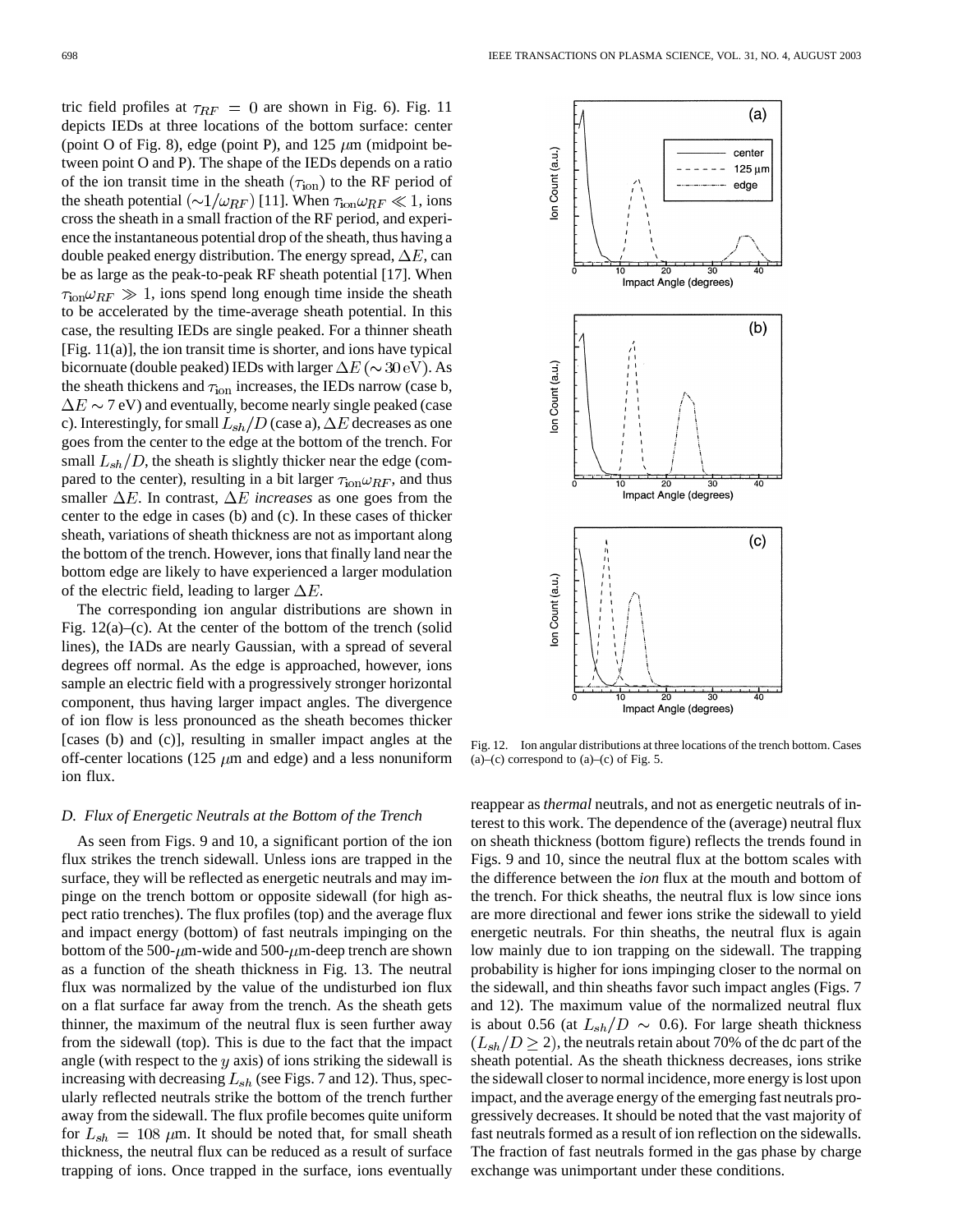

Fig. 13. (top) Time-average flux of energetic (fast) neutrals as a function of position along the bottom of a trench (500- $\mu$ m-wide and 500- $\mu$ m-deep). Position zero corresponds to the center of the trench bottom. (bottom) Timeand space-average flux and impact energy of energetic neutrals at the same trench bottom as a function of sheath thickness. In all cases, the neutral flux was normalized by the undisturbed value of the ion flux far away from the trench, where the sheath was 1-D.

#### *E. Comparison With Experimental Measurements*

Ion distributions in Ar plasmas were measured at the bottom of 1000- $\mu$ m-wide and 540- $\mu$ m-deep trenches, using the experimental apparatus described in Section III. The pinhole was placed at four different locations: 0, 200, 330, and 436  $\mu$ m away from the center of the trench bottom.

Simulation results were compared with experimental data for two sets of conditions. With 2.5 mtorr Ar gas pressure and 100 W induction coil power, the plasma density was  $3.42 \times 10^{16}$  m<sup>-3</sup>, and the electron temperature was 3.65 eV (as measured by a floating double probe). When RF biased, the peak-to-peak voltage between the plasma and the chuck was 92  $V_{\text{pp}}$ . The potential values used for the simulation were  $\Phi_o = 80 + 46 \sin \omega_{RF} t$  V( $f_{RF} = 13.56$  MHz) for the RF biased case and  $\Phi_o = 25$  V for the unbiased case (the measured average ion energy was used as an estimate of the dc plasma potential). The second experiment was performed with 10–mtorr Ar gas pressure and 200 W induction coil power. The corresponding plasma density and electron temperature were  $1.6 \times 10^{17}$  m<sup>-3</sup> and 2.7 eV, respectively. When the chuck was RF biased, the peak-to-peak

TABLE III PARAMETER VALUES FOR COMPARING SIMULATION TO EXPERIMENTS. TRENCHES WERE  $1000-\mu$  m-WIDE AND  $540-\mu$  m-Deep. When BIASED, THE RF FREQUENCY OF THE PLASMA POTENTIAL WAS 13.56 MHZ. THE POTENTIAL OF THE WALL  $\Phi_w$  WAS SET AT  $0$  V for ALL CASES. FOR OTHER PARAMETER VALUES, SEE TABLE I

| pressure,<br>power | plasma density<br>at upper<br>boundary<br>$n_o(m^3)$ | electron<br>temperature<br>(eV) | potential<br>at upper<br>boundary<br>$\Phi_{o}(V)$ | sheath thickness<br>$L_{sh}$ (µm) |
|--------------------|------------------------------------------------------|---------------------------------|----------------------------------------------------|-----------------------------------|
| 2.5mT, 100W        | $3.42\times10^{16}$                                  | 3.65                            | $80 + 46\sin\omega_r$<br>25 (DC)                   | 755<br>476                        |
| 10mT, 200W         | $1.6 \times 10^{17}$                                 | 2.7                             | $73 + 44\sin \omega_0$<br>25 (DC)                  | 377<br>238                        |



Fig. 14. Comparison between experimental data and simulation predictions of ion energy distributions at four different locations at the trench bottom for 2.5-mtorr pressure and 100-W induction coil power and with RF bias. Distances are from the center of the trench bottom. See Table III for other conditions. In this case, where the sheath thickness is comparable to the trench width, both experiments and data show that the IEDs are narrowest at the center of the trench.

voltage between the plasma and the chuck was 88  $V_{\text{pp}}$ . The potential values used for the simulation for this case were  $\Phi_o = 73 + 44 \sin \omega_{RF} t$  V( $f_{RF} = 13.56$  MHz) for the RF biased chuck and  $\Phi_o = 25$  V for the unbiased chuck. The parameter values used in the simulation for each case and the resulting sheath thickness are summarized in Table III.

Figs. 14 and 15 compare simulated and measured ion energy distributions at the bottom of the trench. Overall, the simulation results are in good agreement with the experimental measurements. All qualitative trends are captured. When the ratio  $L_{sh}/D$  is relatively large, the double peaked IEDs narrow as one approaches the center of the trench (2.5-mtorr case, Fig. 14).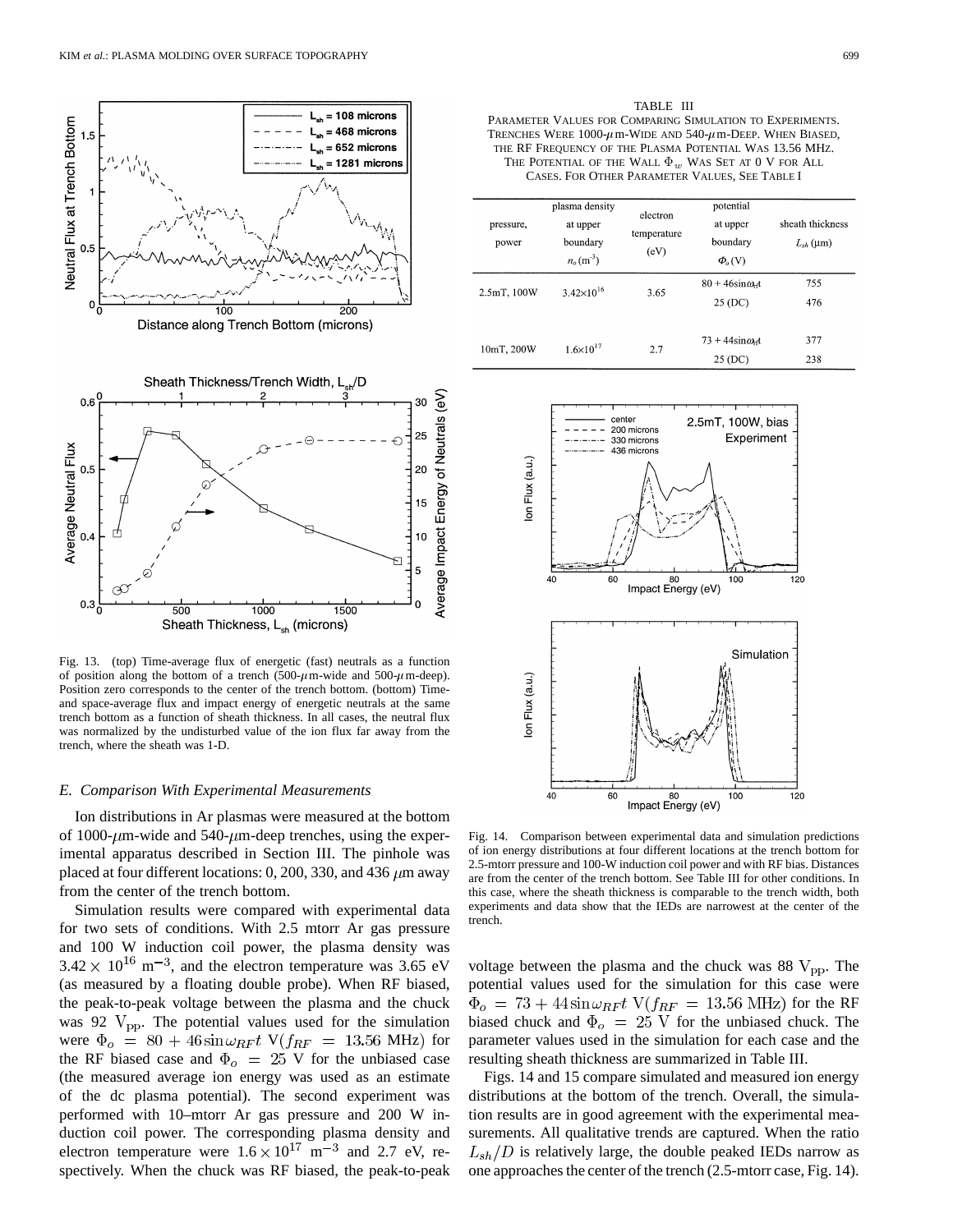

Fig. 15. Comparison between experimental data and simulation predictions of ion energy distributions at three different locations at the trench bottom for 10-mtorr pressure and 200-W induction coil power and with RF bias. Distances are from the center of the trench bottom. See Table III for other conditions. In this case, where the sheath thickness is smaller than the trench width, both experiments and data show that the IEDs are broadest at the center of the trench.

The reverse situation happens for relatively small  $L_{sh}/D$  (10mtorr case, Fig. 15, see also Fig. 11). The finite energy resolution of the analyzer ( $\sim$ 2 eV at 40 eV and  $\sim$ 5 eV at 100 eV) is partly responsible for the broader peaks seen in the experimental data.

Figs. 16 and 17 compare simulated and measured ion angular distributions at the trench bottom. Since each of the current collection pins subtended  $\sim 7^\circ$  as seen from the pinhole, the flat-topped experimental curves can only indicate how much flux is within each  $7^\circ$ -wide "bin." The trends of ion angular distribution versus distance from the center of the 1-mm-wide trench are identical in the simulations and experimental data. As the wall is approached, ions are subjected to stronger deflection, resulting in larger impact angles on the bottom surface (with respect to the vertical).

Fig. 18 compares simulated and measured ion fluxes. Again, data and simulations show the same trend, a decrease in ion flux as the sampling point nears the wall. When a bias voltage is applied and the sheath grows, the vertical momentum of the incoming ions is stronger compared to the horizontal component, resulting in more uniform ion flux at the trench bottom (the apparent minimum of the experimental ion flux at 10 mtorr with bias does not seem to be significant). It is instructive to look at the dependence of ion flux on the ratio  $L_{sh}/D$  in view of the results of Fig. 10. At 10 mtorr, the sheath thickness was predicted to increase from 238 (without bias) to 377  $\mu$ m (with bias, see Table III). The corresponding  $L_{sh}/D$  ratios (0.238 without bias and 0.377 with bias) are located to the left of the minimum in Fig. 10. Thus, the ion flux at the trench bottom de-



Fig. 16. Comparison between experimental data and simulation predictions of ion angular distributions at four different locations at the trench bottom for 2.5-mtorr pressure and 100-W induction coil power with no RF bias. Distances are from the center of the trench bottom. See Table III for other conditions.



Fig. 17. Comparison between experimental data and simulation predictions of ion angular distributions at four different locations at the trench bottom for 10-mtorr pressure and 200-W induction coil power with no RF bias. Distances are from the center of the trench bottom. See Table III for other conditions.

creases as the sheath grows with applied bias. This is predicted by the simulation and verified by the data of Fig. 18, top. On the other hand, at 2.5 mtorr,  $L_{sh}/D$  varies from 0.476 (without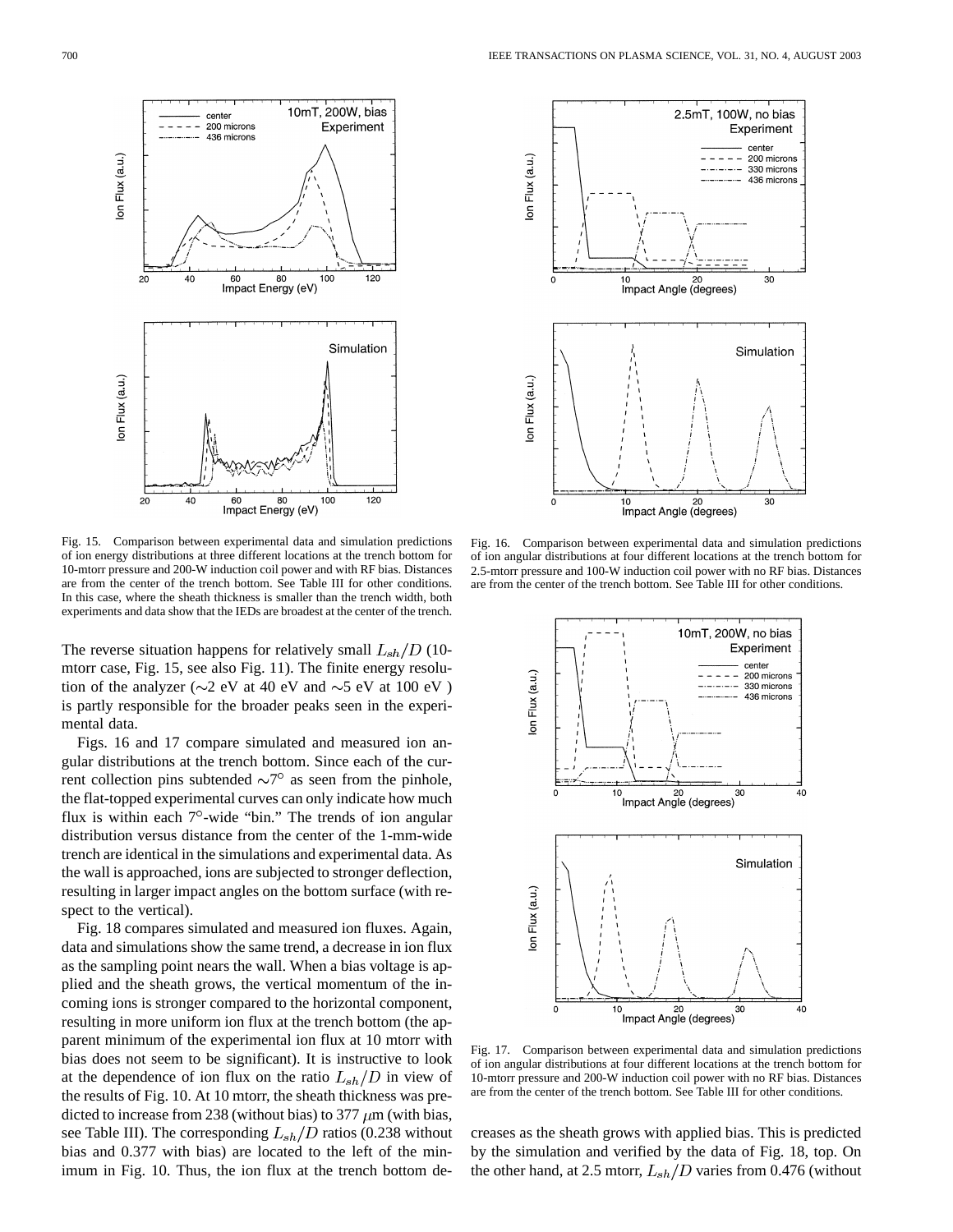

Fig. 18. Comparison between experimental data and simulation predictions of ion flux distributions along the trench bottom. For each set of conditions (pressure, power, and bias) the flux was normalized by the undisturbed value on a flat wafer under the same set of conditions. See Table III for other conditions.

bias) to 0.755 (with bias), i.e.,  $L_{sh}/D$  is around its minimum value in Fig. 10. Therefore, the ion flux at the trench bottom does not change appreciably as bias is applied under this condition (Fig. 18 bottom).

Overall, the simulation results are in very good qualitatve agreement with the experimental measurements. Considering experimental uncertainties (normally a factor of two in the ion density, for example), the model predictions are also in reasonable quantitative agreement with the experimental data.

## V. SUMMARY AND CONCLUSION

A 2-D fluid/MC simulation was developed to study plasma molding over surface topography. The self-consistent fluid simulation included the ion mass and momentum continuity equations, coupled to the Poisson equation for the electric potential. The Boltzmann relation was assumed for electrons (no electron inertia), with a constant electron temperature. The simulation predicted the evolution of the RF plasma sheath over the surface topography, and the spatiotemporal profiles of the electric field in the region. Using the electric field profiles from the fluid simulation, ions, and energetic neutrals (resulting by ion neutralization on the wall or by charge exchange collisions in the gas phase) were followed by the MC simulation. With these simulation procedures, ion flow, and the energy and angular distribution functions of ions and energetic neutrals along the surface of a trench (width  $D$  and depth  $H$ ) were predicted.

As the sheath thickness  $L_{sh}$  decreased, the sheath edge became more conformal to the surface topography. The resulting strong horizontal component of electric field modified the ion trajectories, deflecting ions toward the trench sidewall. The redistribution of the ion flux strongly depended on the ratio  $L_{sh}/D$ . For a relatively thin sheath, the ion flux along the surface contour showed a sharp maximum at the corner of the trench mouth. As the sheath thickness increased, the vertical inertia of oncoming ions became more significant, and the maximum of the ion flux was less pronounced. In addition, a more uniform flux of ions was found at the trench bottom for thicker sheaths. Irrespective of the trench depth, the average ion flux at the trench *mouth* showed a minimum at  $L_{sh}/D \sim 1.0$ , and approached the undisturbed value (that for a flat surface) at both extremes  $L_{sh}/D \ll 1$  and  $L_{sh}/D \gg 1$ . In addition to its dependence on  $L_{sh}/D$ , the average flux at the trench *bottom* was also affected by the trench depth  $H$ , with the flux decreasing as  $H/D$  increased. As the trench sidewall was approached, the energy spread  $\Delta E$  IEDs at the trench bottom decreased for a thin sheath, but increased for a thick sheath. The IADs at the trench bottom peaked at larger angles off normal as the trench sidewall was approached. The situation was exacerbated for thinner sheaths resulting in stronger deflection of ions. Ions striking the sidewall were assumed to reflect as energetic neutrals. At the trench bottom, the energetic neutral flux was comparable to the ion flux over the entire range of sheath thickness studied. The average energetic neutral flux at the trench bottom showed a maximum as a function of sheath thickness. However, the average energy of fast neutrals increased monotonically as the sheath thickness increased. Simulation results were in good agreement with experimental data on ion flux, IEDs and IADs at the trench bottom.

## **REFERENCES**

- [1] M. A. Lieberman and A. J. Lichtenberg, *Principles of Plasma Discharges and Materials Processing*. New York: Wiley, 1994.
- [2] I. W. Rangelow and H. Loschner, "Reactive ion etching for microelectrical mechanical system fabrication," *J. Vac. Sci. Technol. B*, vol. 13, pp. 2394–2399, 1995.
- [3] D. J. Economou and R. C. Alkire, "Effect of potential field on ion deflection and shape evolution of trenches during plasma-assisted etching," *J. Electrochem. Soc.*, vol. 135, pp. 941–949, 1988.
- [4] J. M. Lane, K. H. A. Bogart, F. P. Klemens, and J. T. C. Lee, "The role of feedgas chemistry, mask material, and processing parameters in profile evolution during plasma etching of Si(100)," *J. Vac. Sci. Technol. A*, vol. 18, pp. 2067–2079, 2000.
- [5] D. Kim and D. J. Economou, "Plasma molding over surface topography: Simulation of ion flow, and energy and angular distributions over steps in rf high density plasmas," *IEEE Trans. Plasma Sci.*, vol. 30, pp. 2048–2058, Oct. 2003.
- [6] J. R. Woodworth, P. A. Miller, R. J. Shul, I. C. Abraham, B. P. Aragon, T. W. Hamilton, C. G. Willison, D. Kim, and D. J. Economou, "Experimental and theoretical study of ion distributions near 300  $\mu$ m tall steps on rf-biased wafers in high density plasmas," *J. Vac. Sci. Technol. A*, vol. 21, pp. 147–155, 2003.
- [7] S. M. Rossnagel, J. J. Cuomo, and W. D. Westwood, Eds., *Handbook of Plasma Processing Technology*. Park Ridge, NJ: Noyes, 1990.
- [8] D. T. K. Kwok, X. Zenh, Q. Chen, P. K. Chu, and T. E. Sheridan, "Effects of tube length and radius for inner surface plasma immersion ion implantation using an auxiliary electrode," *IEEE Trans. Plasma Sci.*, vol. 27, pp. 225–238, Feb. 1999.
- [9] S. Panda, D. J. Economou, and L. Chen, "Anisotropic etching of polymer films by high energy ( $\sim$ 100 s of eV) oxygen atom neutral beams," *J. Vac. Sci. Technol. A*, vol. 19, pp. 398–404, 2001.
- [10] P. A. Miller and M. E. Riley, "Dynamics of collisionless rf plasma sheaths," *J. Appl. Phys.*, vol. 82, pp. 3689–3709, 1997.
- [11] T. Panagopoulos and D. J. Economou, "Plasma sheath model and ion energy distribution for all radio frequencies," *J. Appl. Phys.*, vol. 85, pp. 3435–3443, 1999.